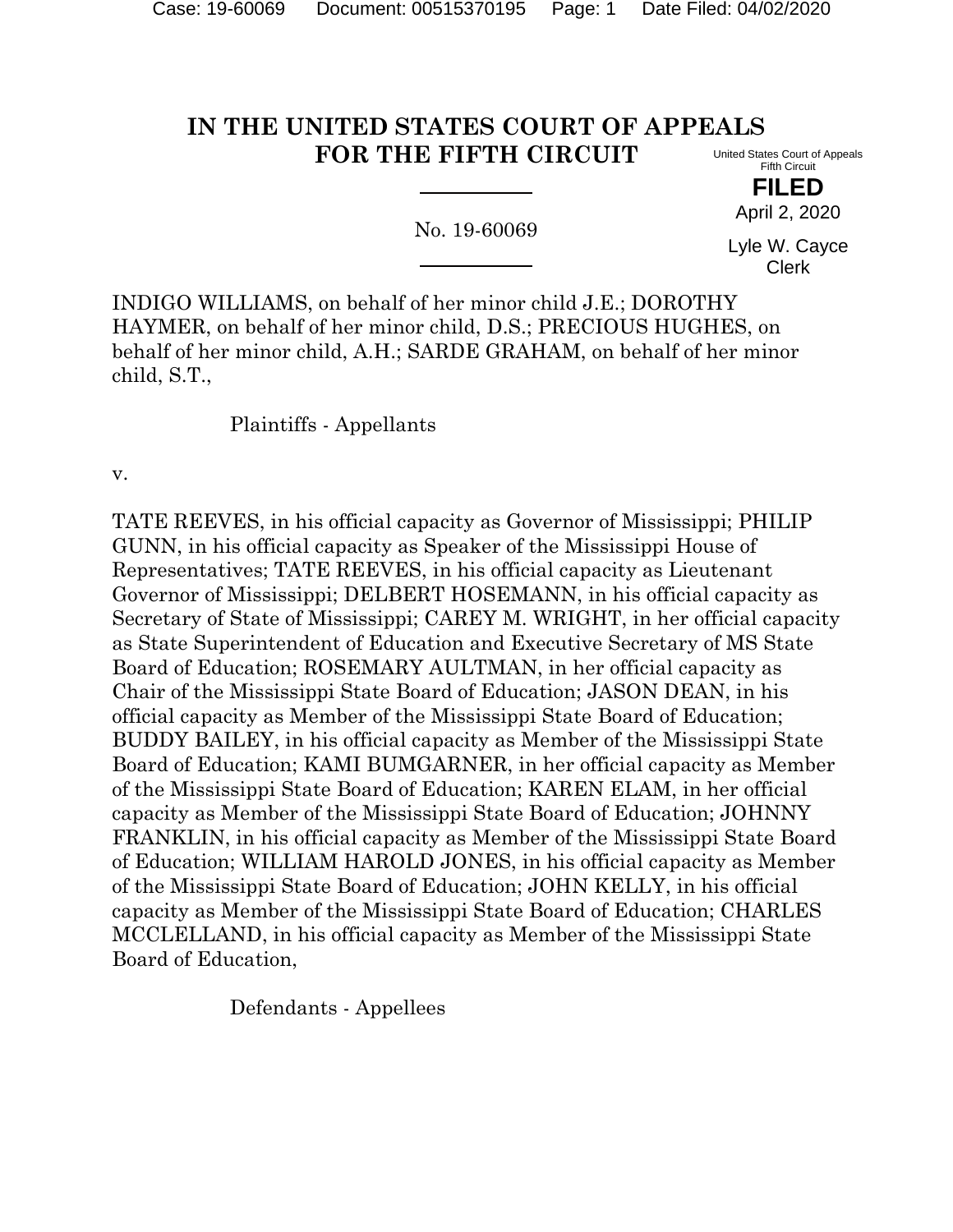Appeal from the United States District Court for the Southern District of Mississippi

Before JOLLY, GRAVES, and HIGGINSON, Circuit Judges. STEPHEN A. HIGGINSON, Circuit Judge:

Five years after the end of the Civil War, the Mississippi Readmission Act of 1870 reseated Mississippi's representatives in Congress, formally restoring Mississippi's rights as a member of the Union. By the plain terms of the Act, the State's readmission to Congress was subject to several "fundamental conditions," including a restriction prohibiting the State from "amend[ing] or chang[ing]" its Constitution in such a way that it "deprive[s] any citizen or class of citizens of the United States of the school rights and privileges secured by the constitution of said State." 16 Stat. 67 (1870).

The plaintiffs in this lawsuit are low-income African-American women whose children attend public schools in Mississippi. They filed suit against multiple state officials in 2017, alleging that the current version of the Mississippi Constitution violates the "school rights and privileges" condition of the Mississippi Readmission Act. The district court held that plaintiffs' suit was barred by the Eleventh Amendment and dismissed the case. Though we agree that a portion of the relief plaintiffs seek is prohibited by the Eleventh Amendment, we hold that the lawsuit also partially seeks relief that satisfies the *Ex parte Young* exception to sovereign immunity. Accordingly, we AFFIRM in part and VACATE and REMAND in part.

I.

When the Confederate states seceded from the Union, their congressional seats became vacant, leaving them without representation in the Senate and the House of Representatives. *See* Joint Committee on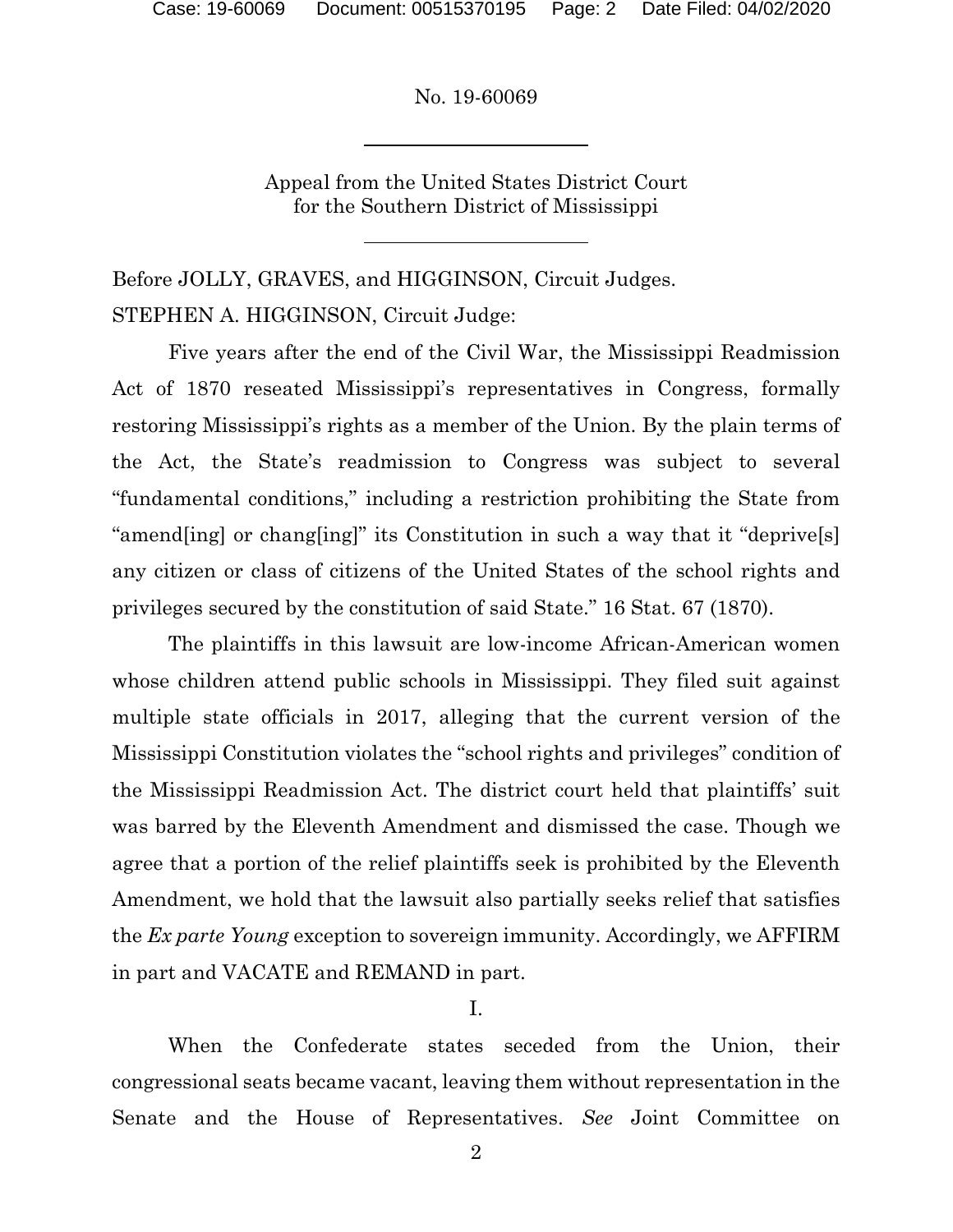Reconstruction, 39th Cong., 1st Sess., 1866 S. Rept. 112, x–xxi. In order to regain representation in Congress at the end of the war, the former Confederate states were required to adopt a Constitution that guaranteed a republican form of government to all state residents. 14 Stat. 429 (1867). Mississippi adopted a new Constitution on May 15, 1868, which was subsequently ratified on December 1, 1869 (the "1868 Constitution"). *See* Miss. Const. of 1868. Article Eight of the 1868 Constitution contained a series of provisions related to education and the establishment and maintenance of schools in the State. Section 1 provided as follows:

As the stability of a republican form of government depends mainly upon the intelligence and virtue of the people, it shall be the duty of the Legislature to encourage, by all suitable means, the promotion of intellectual, scientific, moral, and agricultural improvement, by establishing a uniform system of free public schools, by taxation or otherwise, for all children between the ages of five and twenty-one years, and shall, as soon as practicable, establish schools of higher grade.

*Id.*, art. VIII § 1.

Shortly after the 1868 Constitution was ratified, Congress enacted the Mississippi Readmission Act, which declared that the State was now "entitled to representation in the Congress of the United States." 16 Stat. 67, 68 (1870). Despite this broad proclamation, Congress conditioned Mississippi's newlyrestored rights on three "fundamental" restrictions:

First, That the constitution of Mississippi shall never be so amended or changed as to deprive any citizen or class of citizens of the United States of the right to vote who are entitled to vote . . . .

Second, That it shall never be lawful for the said State to deprive any citizen of the United States, on account of his race, color, or previous condition of servitude, of the right to hold office . . . .

Third, That the constitution of Mississippi shall never be so amended or changed as to deprive any citizen or class of citizens of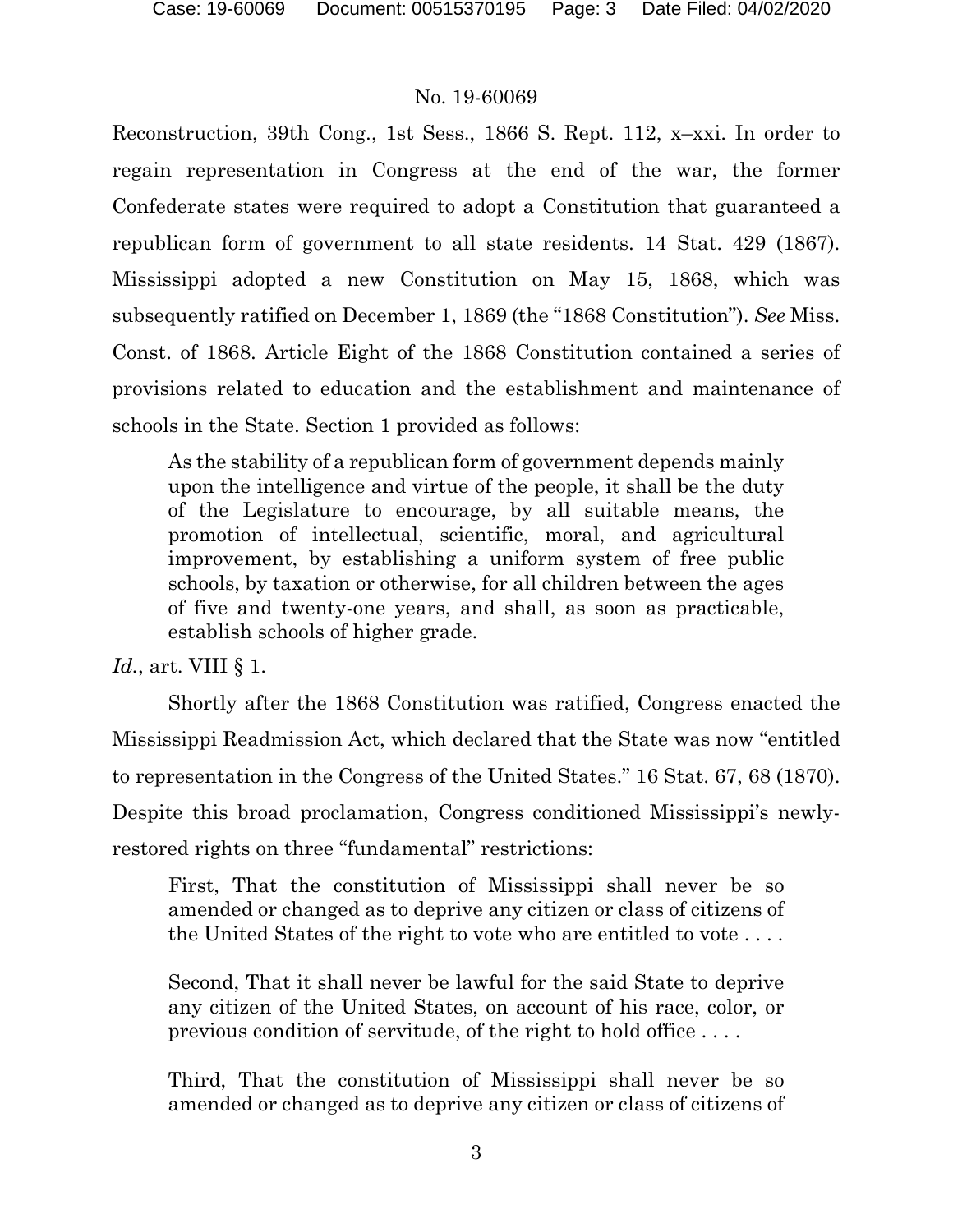the United States of the school rights and privileges secured by the constitution of said State.

*Id.* Since 1868, the Mississippi Constitution's education clause has been amended four times: in 1890, 1934, 1960, and, most recently, in 1987. The current version of the Constitution contains the following education clause, codified in Section 201 of Article 8:

The Legislature shall, by general law, provide for the establishment, maintenance and support of free public schools upon such conditions and limitations as the Legislature may prescribe.

Miss. Const., art. VIII § 201.

Plaintiffs argue that Section 201, as most recently amended in 1987, violates the "school rights and privileges" condition of the Mississippi Readmission Act. They highlight one specific difference between the 1868 and 1987 education clauses: While the 1868 version of the education clause required the Legislature to establish "a *uniform* system of free public schools," the 1987 version has no reference to "uniform[ity]," mandating only that the Legislature provide for the establishment of a system of "free public schools."[1](#page-3-0) Plaintiffs allege that the removal of the uniformity clause has caused significant disparities in the educational resources, opportunities, and outcomes afforded to children in Mississippi based on their race and the race of their classmates. They assert that the schools attended by plaintiffs' children—Raines Elementary and Webster Street Elementary—"are emblematic" of the problems caused by the lack of a uniformity guarantee. The student body at both schools is over 95% African American, and over 95% of all

<span id="page-3-0"></span><sup>1</sup> Plaintiffs identify other differences between the two education clauses as well, including the elimination of "an obligation for the Legislature to 'encourage' the promotion of public education 'by all suitable means'" and the elimination of the duty "to establish a core curriculum of 'intellectual, scientific, moral, and agricultural improvement.'" Throughout their briefing, however, they focus primarily on the absence of the uniformity guarantee.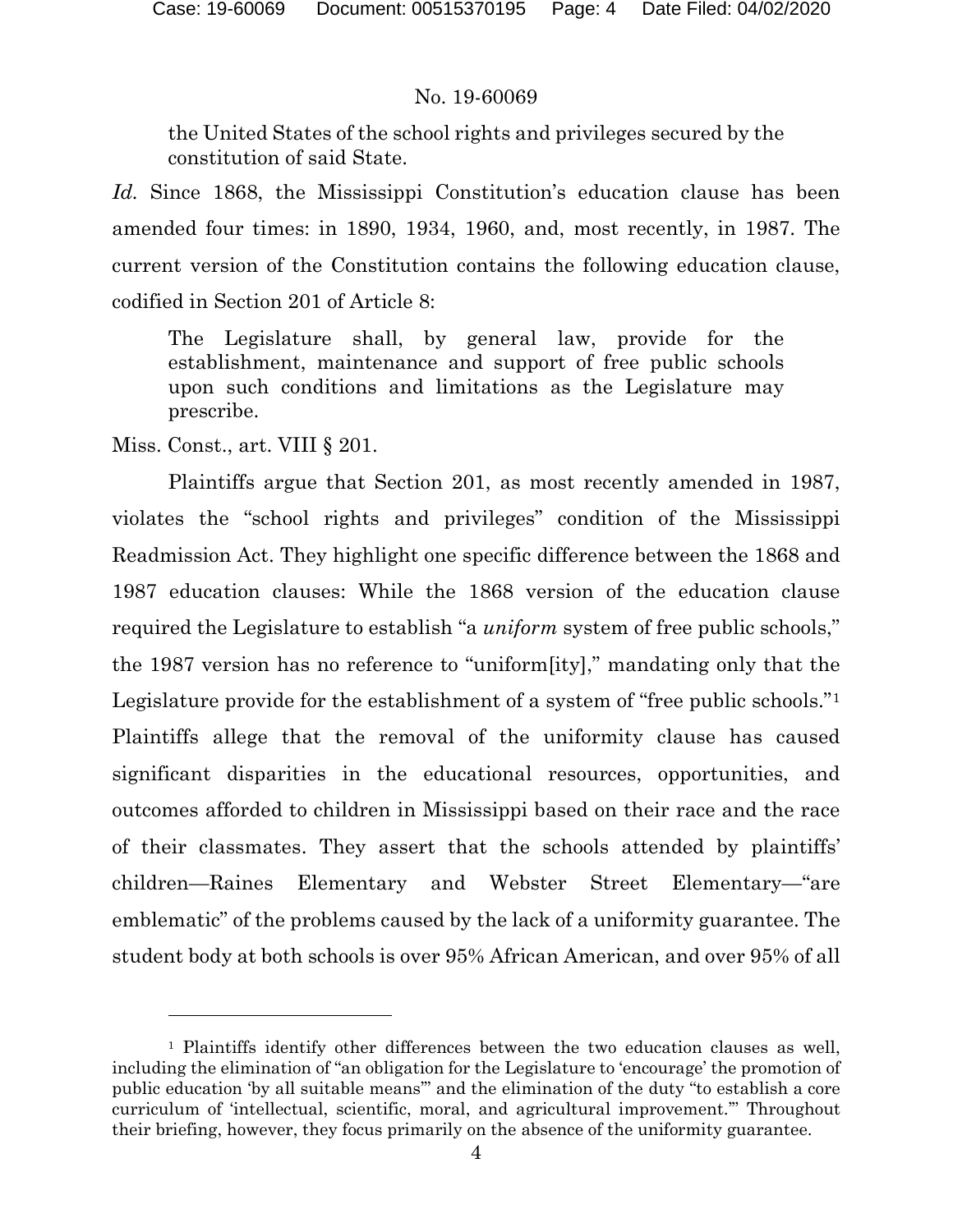students are eligible to receive free-or-reduced-price lunch, an indicator of poverty. Fewer than 11% of the students at these schools are proficient in reading and math, and the schools are currently rated "D" by the Mississippi Department of Education. In contrast, plaintiffs point to three "A"-rated schools—in Madison County, DeSoto County, and Gulfport—where the student populations are predominantly white and higher-income and over 65% of students are proficient in reading and math.

These disparities extend well beyond academic performance. Plaintiffs allege that their children attend schools where "[t]he ceilings are covered in wet spots, . . . the paint is chipping off the walls," students are taught by inexperienced teachers, and extracurricular activities are limited or nonexistent. At schools that are predominantly white, children benefit from experienced teachers, low student-teacher ratios, and extensive resources, including "an iPad e-Reader library," musical programming, and robust physical education.

According to plaintiffs, Mississippi's removal of the word "uniform" from its Constitution resulted in a violation of the Readmission Act that has caused them to suffer a number of injuries, including illiteracy, a diminished likelihood of high school graduation, low rates of college attendance and college completion, and an increased likelihood of future poverty. In their first complaint, filed in May 2017, they sought a three-part declaratory judgment against fourteen state officials—all of whom play a role in managing and overseeing educational services in Mississippi. Defendants moved to dismiss under Federal Rule of Civil Procedure 12(b)(1) and (b)(6). The district court granted defendants' motion for dismissal under 12(b)(1), holding that plaintiffs' complaint was barred by sovereign immunity. Although plaintiffs sued state officials rather than Mississippi itself, the court concluded that the relief plaintiffs seek would impermissibly "result in the issuing of an order that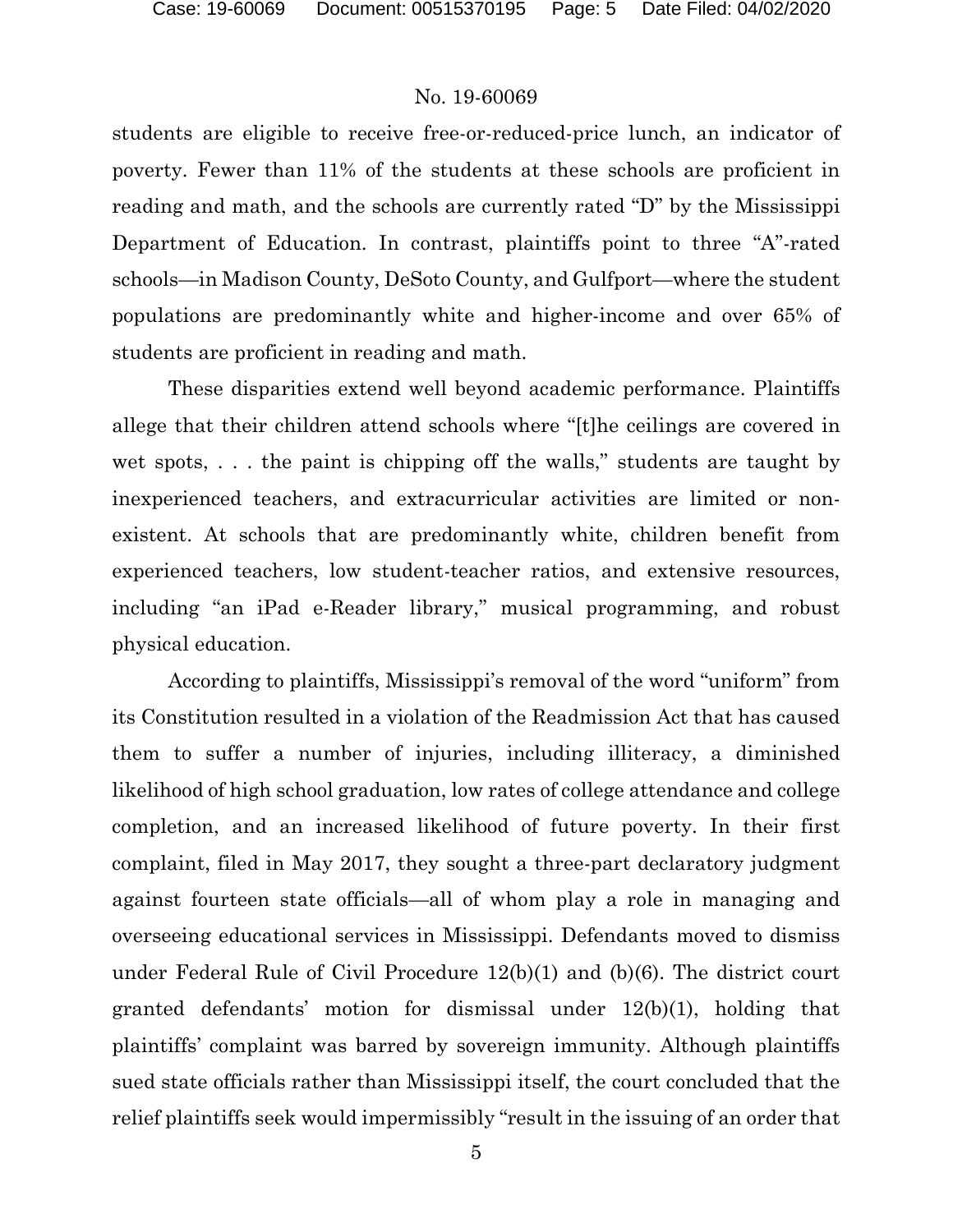would, and could, operate only against the State." The district court also held that plaintiffs' claim for declaratory relief was not covered by the *Ex parte Young* exception to the Eleventh Amendment because it sought to "rectify prior violations of the Mississippi Readmission Act" rather than prospectively dictate future conduct.

Plaintiffs timely moved for reconsideration of the district court's order. The district court denied the motion on the merits, but amended the judgment to reflect the fact that the dismissal was without prejudice—a mandatory condition for a dismissal under Federal Rule of Civil Procedure 12(b)(1). *See Warnock v. Pecos County*, 88 F.3d 341, 343 (5th Cir. 1996) ("Because sovereign immunity deprives the court of jurisdiction, . . . claims barred by sovereign immunity can be dismissed only under Rule 12(b)(1) and not with prejudice."). On appeal, plaintiffs largely abandon the relief requested in their original complaint, relying instead on the proposed amended complaint attached to their motion for reconsideration. In that complaint, plaintiffs request a "prospective declaratory judgment" that makes two distinct findings: first, "that Section 201 of the Mississippi Constitution is violating the Readmission Act," and second, "that the requirements of Article VIII, Section 1 of the Constitution of 1868 remain legally binding on the Defendants, their employees, their agents, and their successors."[2](#page-5-0)

This appeal requires us to consider the "substance rather than . . . the form of the relief" plaintiffs seek, identifying the often "indistinct" line between permissible and prohibited claims under the Eleventh Amendment. *See Papasan v. Allain*, 478 U.S. 265, 278–79 (1986). As we explain below, this

<span id="page-5-0"></span><sup>2</sup> Plaintiffs initially sought a third declaration that the "1987, 1960, 1934, and 1890 versions of Section 201 were void *ab initio*." They removed this request from their amended complaint and acknowledge on appeal that the remaining two parts of their requested declaration "would suffice for present purposes."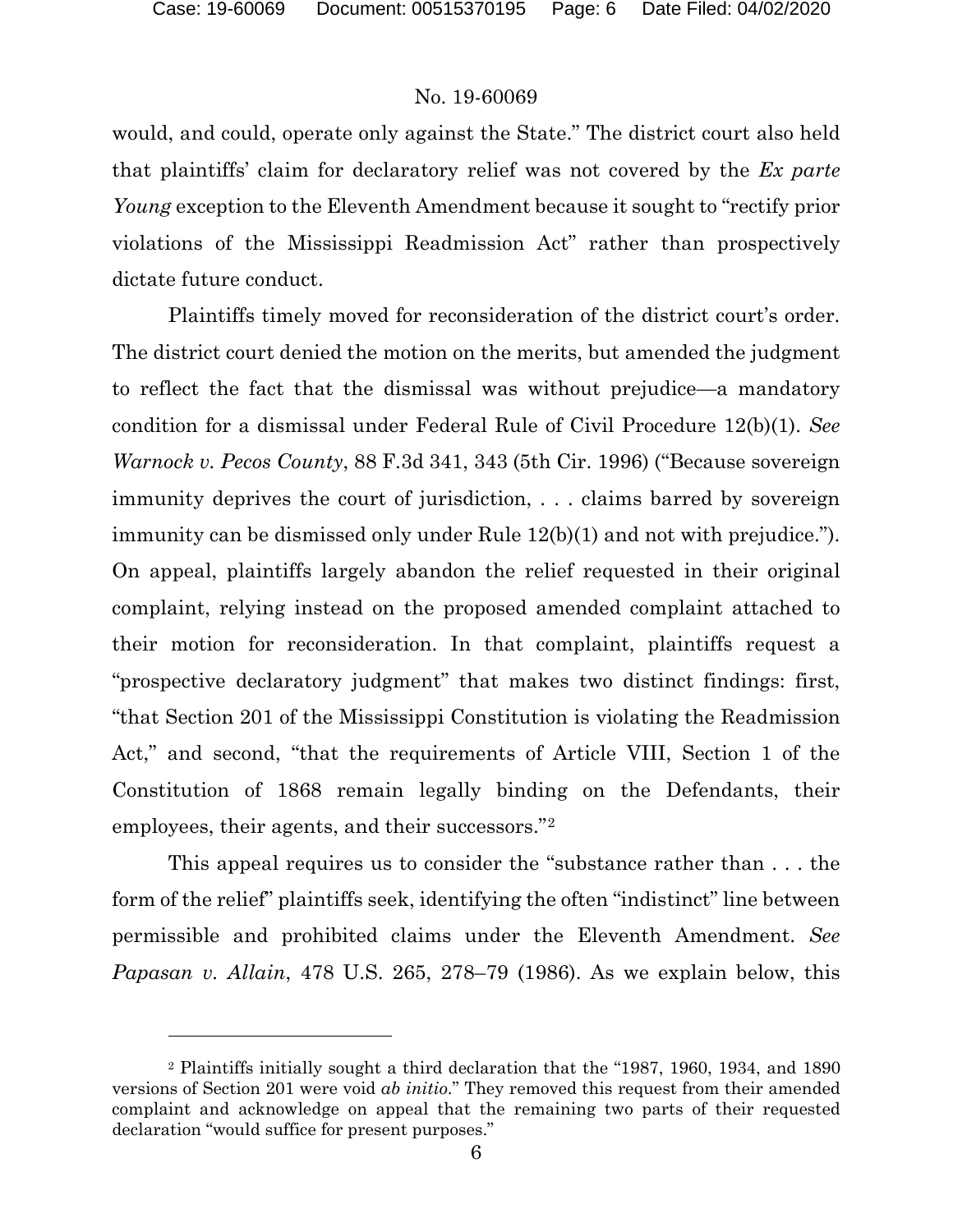careful analysis leads us to a split conclusion on plaintiffs' request for a twopart declaratory judgment: while the first part of their requested declaration seeks prospective relief that is permissible under *Ex parte Young*, the second part seeks a declaration of *state* law and is therefore barred by the Supreme Court's decision in *Pennhurst State School & Hospital v. Halderman*, 465 U.S. 89 (1984).

#### II.

We review a district court's dismissal under Federal Rule of Civil Procedure 12(b)(1) de novo. *AT&T Commc'ns v. BellSouth Telecomms. Inc.*, 238 F.3d 636, 643 (5th Cir. 2001) (citations omitted). In conducting this analysis, we "take the well-pled factual allegations of the complaint as true and view them in the light most favorable to the plaintiff." *Lane v. Halliburton*, 529 F.3d 548, 557 (5th Cir. 2008). A dismissal for lack of jurisdiction will not be affirmed unless "it appears certain that the plaintiff cannot prove any set of facts in support of his claim that would entitle plaintiff to relief." *Gilbert v. Donahoe*, 751 F.3d 303, 307 (5th Cir. 2014).

#### III.

The district court dismissed the complaint because it concluded that plaintiffs' claims were barred by the Eleventh Amendment. On appeal, the state officials defend the district court's judgment while also making several alternative arguments in support of affirmance, contending that plaintiffs lack standing, the suit is barred by the political question doctrine, and there is no private right of action under the Mississippi Readmission Act. These arguments were raised in defendants' briefing before the district court, but they were not addressed in the district court's order. Though "[a] successful party in the District Court may sustain its judgment on any ground that finds support in the record," *Jaffke v. Dunham*, 352 U.S. 280, 281 (1957), the decision whether to consider an argument for the first time on appeal is "one left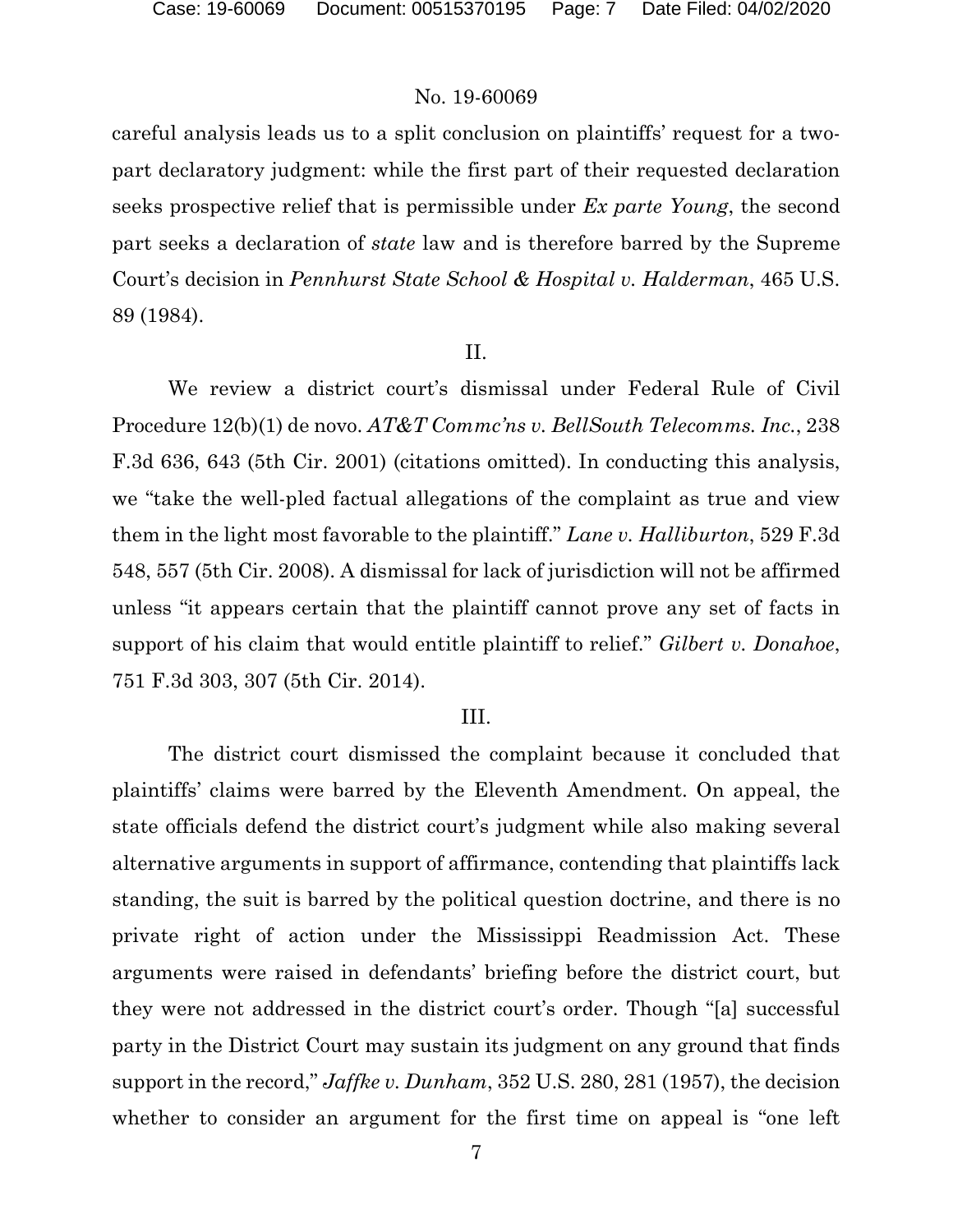primarily to the discretion of the courts of appeals," *Singleton v. Wulff*, 428 U.S. 106, 121 (1976).

We conclude that there are no "special circumstances" that would justify review of these issues at this stage of the litigation, *Man Roland, Inc. v. Kreitz Motor Express*, 438 F.3d 476, 483 (5th Cir. 2006), and we therefore remand so that the district court may reach them in the first instance. We thus confine the remainder of our analysis to the Eleventh Amendment question. We express no opinion on the merits of this lawsuit or defendants' alternative jurisdictional arguments. *See PDK Labs. Inc. v. U.S. D.E.A.*, 362 F.3d 786, 799 (D.C. Cir. 2004) ("[T]he cardinal principle of judicial restraint [is] if it is not necessary to decide more, it is necessary not to decide more." (Roberts, J., concurring)).

#### A.

As a sovereign entity, a state may not be sued without its consent. The Eleventh Amendment, which protects the states' sovereign immunity, "deprives a federal court of jurisdiction to hear a suit against a state." *Warnock*, 88 F.3d at 343 (citing *Pennhurst*, 465 U.S. at 100). Read literally, the text of the Eleventh Amendment prevents only *non-citizens* of a state from suing that state. U.S. Const. amend. XI. Since *Hans v. Louisiana*, 134 U.S. 1, 10–11 (1890), however, courts have understood that the Amendment provides protections beyond its text, shielding states from suits brought by their own citizens as well as citizens of other states.[3](#page-7-0) *See Va. Office for Prot. & Advocacy* 

<span id="page-7-0"></span><sup>3</sup> Because this broad reading of the Eleventh Amendment is not supported by its text, we have dubbed "Eleventh Amendment immunity" a "misnomer . . . [since] that immunity is really an aspect of the Supreme Court's concept of state sovereign immunity and is neither derived from nor limited by the Eleventh Amendment." *Meyers ex. rel. Benzing v. Texas*, 410 F.3d 236, 240–41 (5th Cir. 2005) (citing *Alden v. Maine*, 527 U.S. 706, 712–13 (1999)). "Nevertheless, the term 'Eleventh Amendment immunity' has been used loosely and interchangeably with 'state sovereign immunity' to refer to a state's immunity from suit without its consent in federal courts." *Id.* (citing cases).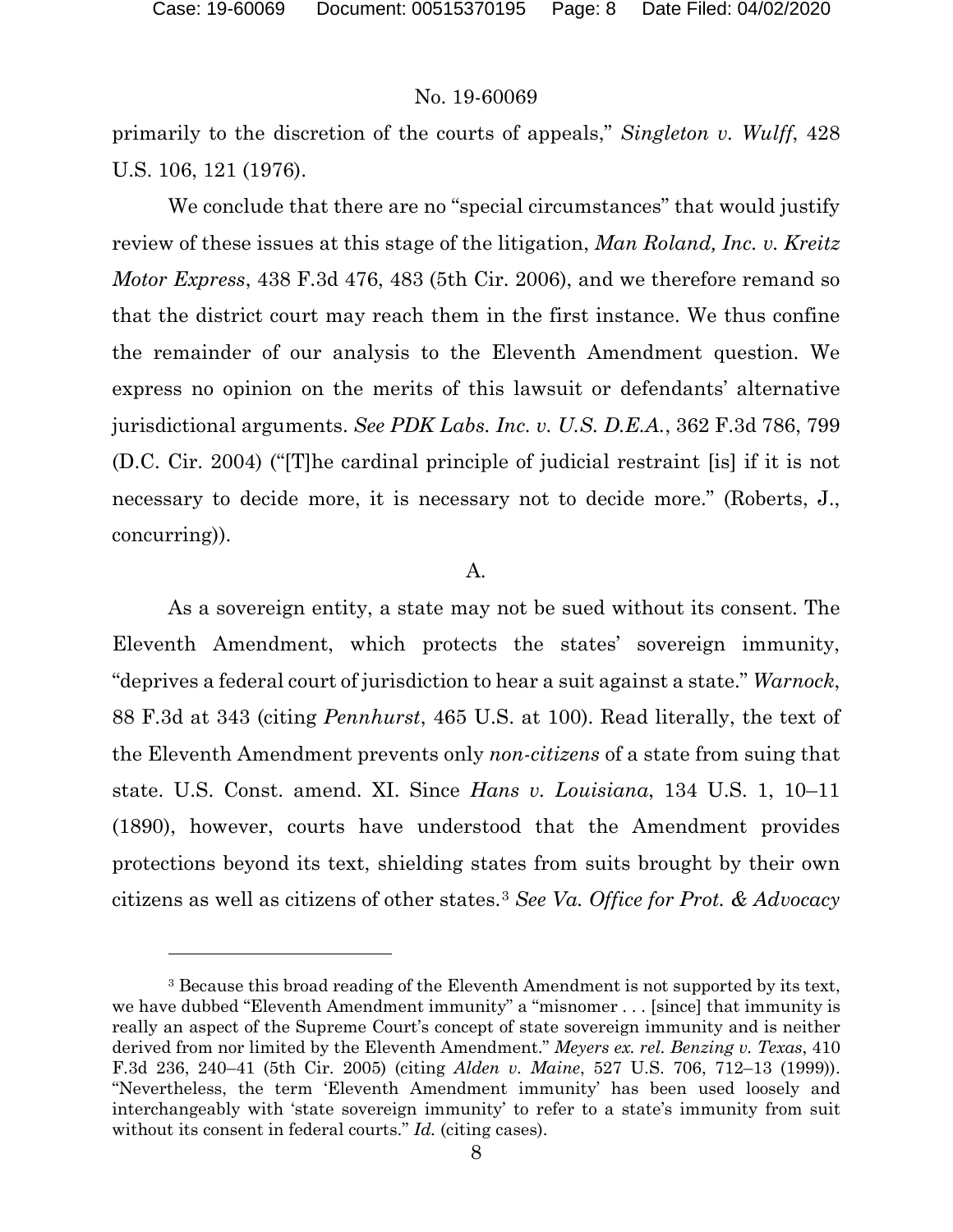*v. Stewart*, 563 U.S. 247, 253 (2011) (*VOPA*). The doctrine of sovereign immunity is derived from the fundamental principle that "it is inherent in the nature of sovereignty not to be amenable to the suit of an individual without [the sovereign's] consent." *Fla. Prepaid Postsecondary Educ. Expense Bd. v. College Sav. Bank*, 527 U.S. 627, 634 (1999) (quoting *Seminole Tribe of Fla. v. Florida*, 517 U.S. 44, 54 (1996)).

Sovereign immunity is not limitless, and this case involves an important caveat—the *Ex parte Young* exception. Under *Ex parte Young*, 209 U.S. 123, 167–68 (1908), a litigant may sue a state official in his official capacity if the suit seeks prospective relief to redress an ongoing violation of federal law. *Id.* at 167–68; *Air Evac EMS v. Tex., Dep't of Ins., Div. of Workers' Comp.*, 851 F.3d 507, 519 (5th Cir. 2017). The exception rests on a legal fiction, the premise that a state official is "not the State for sovereign-immunity purposes" when "a federal court commands [him or her] to do nothing more than refrain from violating federal law." *VOPA*, 563 U.S. at 255. Though an *Ex parte Young* suit has an "obvious impact on the State itself," it is an essential mechanism for affirming the supremacy of federal law.[4](#page-8-0) *Pennhurst*, 465 U.S. at 104–05; *see also VOPA*, 563 U.S. at 254–55 (observing that the *Ex parte Young* exception "has existed alongside our sovereign-immunity jurisprudence for more than a century, accepted as necessary to permit the federal courts to vindicate federal rights." (internal quotation marks omitted)).

<span id="page-8-0"></span><sup>4</sup> As a general rule, "a suit against state officials that is in fact a suit against a State is barred regardless of whether it seeks damages or injunctive relief." *Pennhurst*, 465 U.S. at 102. But *Ex parte Young* is "an important exception to th[at] general rule." *Id.* Thus, if a case meets the requirements of *Ex parte Young*, it is permissible—despite the fact that, in reality, a judgment in the case would ultimately operate against the state. *Id.*; *Puerto Rico Aqueduct & Sewer Auth. v. Metcalf & Eddy, Inc.*, 506 U.S. 139, 146 (1993) ("*Young* and its progeny render the [Eleventh] Amendment wholly inapplicable to a certain class of suits.").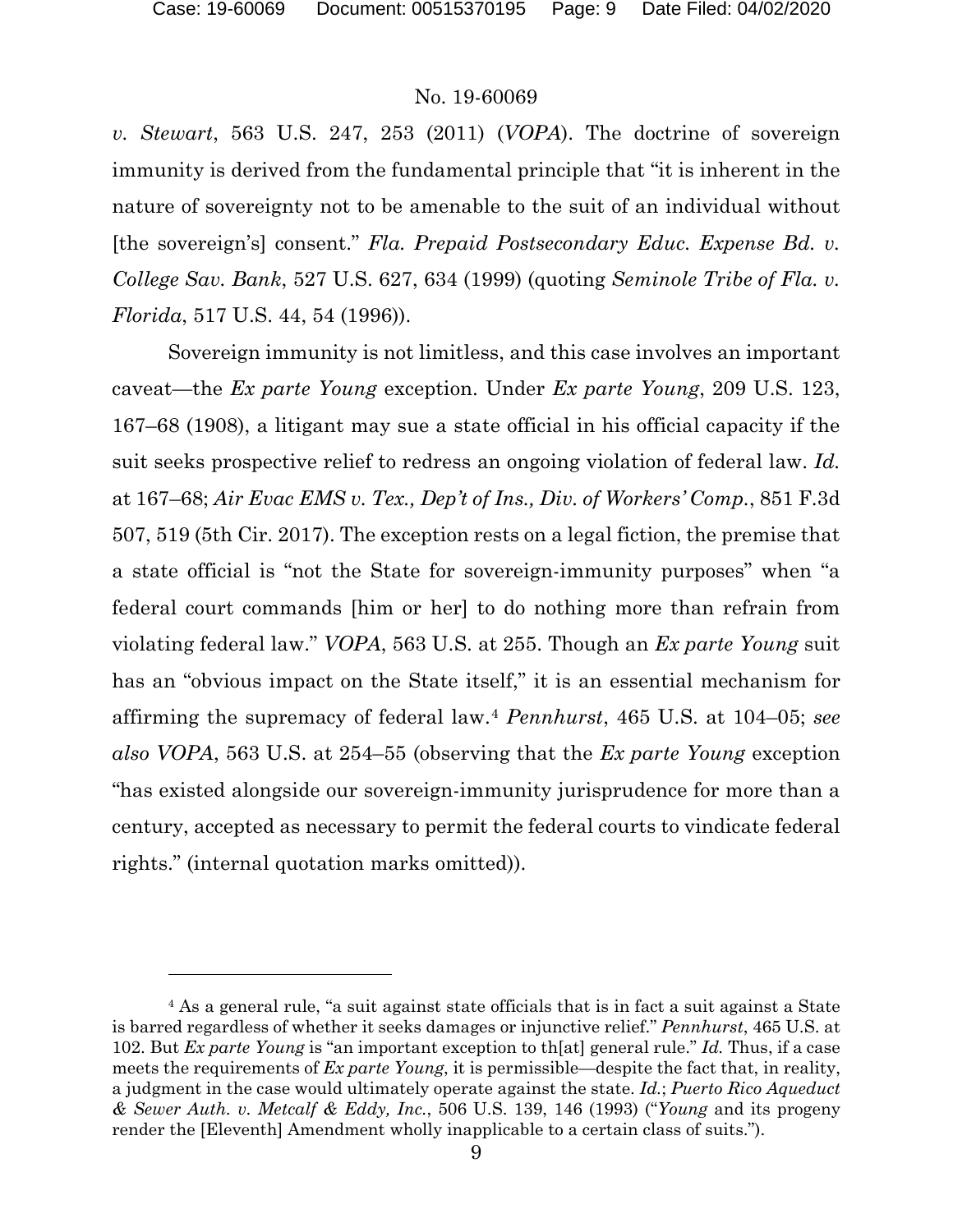There are three basic elements of an *Ex parte Young* lawsuit. The suit must: (1) be brought against state officers who are acting in their official capacities; (2) seek prospective relief to redress ongoing conduct; and (3) allege a violation of federal, not state, law. *NiGen Biotech, L.L.C. v. Paxton*, 804 F.3d 389, 394 (5th Cir. 2015). An *Ex parte Young* suit must also seek equitable relief—relief that is "declaratory or injunctive in nature and prospective in effect." *Aguilar v. Tex. Dep't of Criminal Justice*, 160 F.3d 1052, 1054 (5th Cir. 1998); s*ee also Lipscomb v. Columbus Mun. Separate Sch. Dist.*, 269 F.3d 494, 500–01 (5th Cir. 2001) (holding that *Ex parte Young* applied to a suit for declaratory relief because the "requested relief is indistinguishable from a suit to enjoin the [state official] from declining to [enforce the law]"). "[T]he inquiry into whether suit lies under *Ex parte Young* does not include an analysis of the merits of the claim." *Verizon Md., Inc. v. Pub. Serv. Comm'n of Md.*, 535 U.S. 635, 646 (2002).[5](#page-9-0) Therefore, in order to determine whether a suit complies with the requirements of *Ex parte Young*, the "court need only conduct a 'straightforward inquiry into whether [the] complaint alleges an ongoing violation of federal law and seeks relief properly characterized as prospective.'" *Id.* (quoting *Idaho v. Coeur d'Alene Tribe of Idaho*, 521 U.S. 261, 296 (1997) (O'Connor, J., concurring in part and concurring in judgment)).

Plaintiffs clearly comply with the first requirement for an *Ex parte Young* suit: the named defendants are state officers, and they are sued in their official capacities. Plaintiffs' two-part request for a declaratory judgment requires a more nuanced analysis of the "prospective" and "federal law" prongs

<span id="page-9-0"></span><sup>5</sup> Defendants argue that the availability of a private right of action to enforce the Mississippi Readmission Act is a question that goes "hand in hand" with the sovereign immunity question. In *McCarthy ex rel. Travis v. Hawkins*, 381 F.3d 407 (5th Cir. 2004), however, we held that there is "no support" for the notion that "a court must determine the validity of a plaintiff's cause of action in the course of deciding whether an *Ex parte Young* suit can proceed in the face of a state's Eleventh Amendment defense." *Id.* at 415.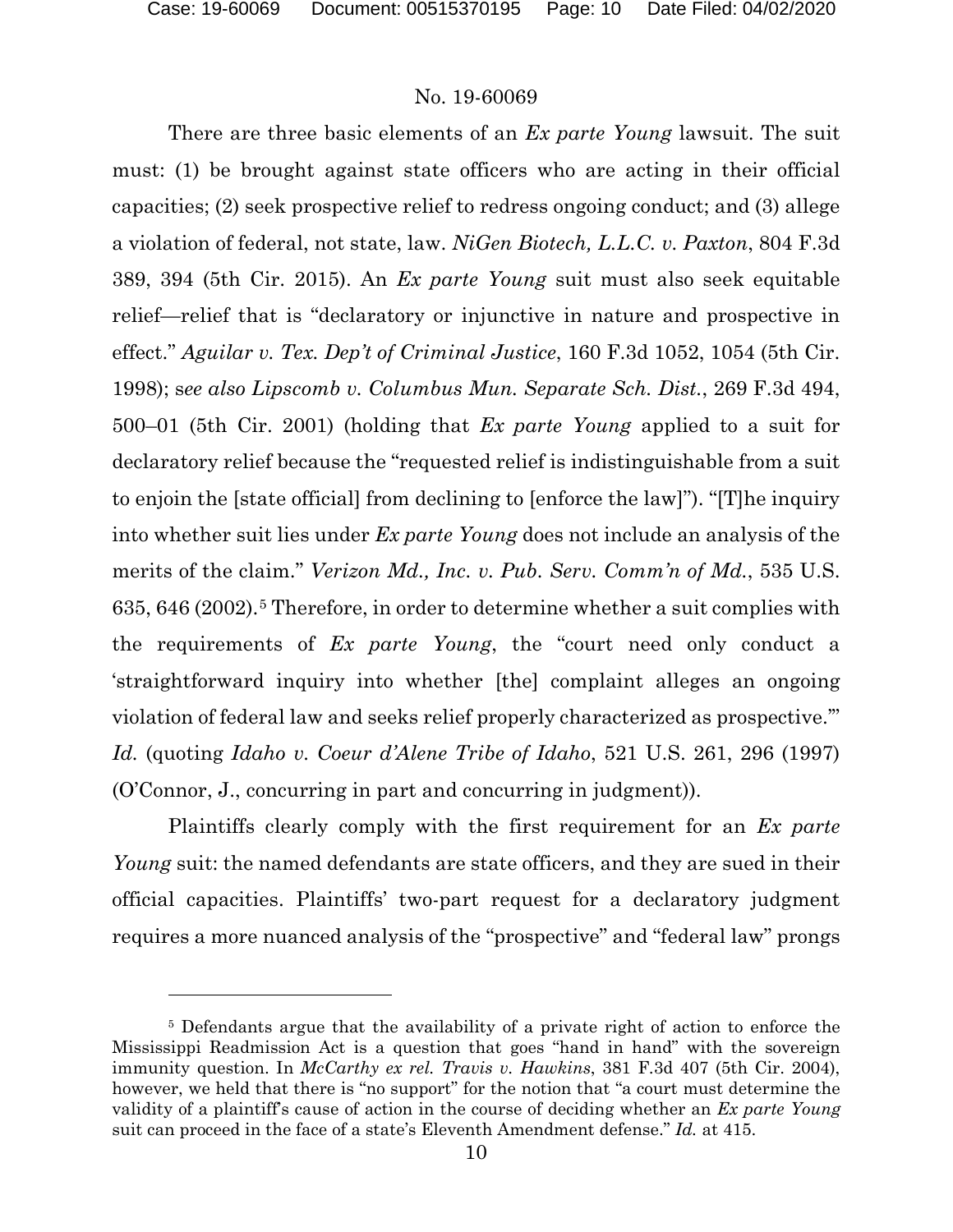of an *Ex parte Young* lawsuit. Two Supreme Court cases primarily guide our inquiry: *Papasan v. Allain* and *Pennhurst State School & Hospital v. Halderman*.

i.

Defendants argue that plaintiffs' lawsuit seeks retroactive relief that cannot be pursued under *Ex parte Young*. The *Ex parte Young* exception is "focused on cases in which a violation of federal law by a state official is ongoing as opposed to cases in which federal law has been violated at one time or over a period of time in the past." *Papasan*, 478 U.S. at 277–78. This limitation is consistent with the purpose of the *Ex parte Young* exception: While "'[r]emedies designed to end a continuing violation of federal law are necessary to vindicate the federal interest in assuring the supremacy of that law," *id.* at 278 (quoting *Green v. Mansour*, 474 U.S. 64, 68 (1985)), the same rationale does not apply to remediation of a *prior* violation of federal law. Thus, to comply with the dictates of *Ex parte Young*, plaintiffs' lawsuit must allege that the defendants' actions are *currently* violating federal law. *See NiGen Biotech*, 804 F.3d at 394 (citing *Green*, 474 U.S. at 71–73).

According to defendants, the first part of plaintiffs' two-part requested declaration—a finding "that Section 201 of the Mississippi Constitution is violating the Readmission Act"—fails this test. Defendants characterize this portion of plaintiffs' requested relief as a challenge to the Mississippi legislature's actions to *amend* the Constitution's education clause—an act that occurred thirty-two years ago, and which is not expected to occur again in the imminent future. Defendants also note that the Mississippi Readmission Act itself places limitations on the *amendment* of the Constitution, not on the text of the laws that result from that amendment process. *See* 16 Stat. 68 (prohibiting the State from "amend[ing] or chang[ing]" its Constitution if the amendment has the particular effect of "depriv[ing] any citizen or class of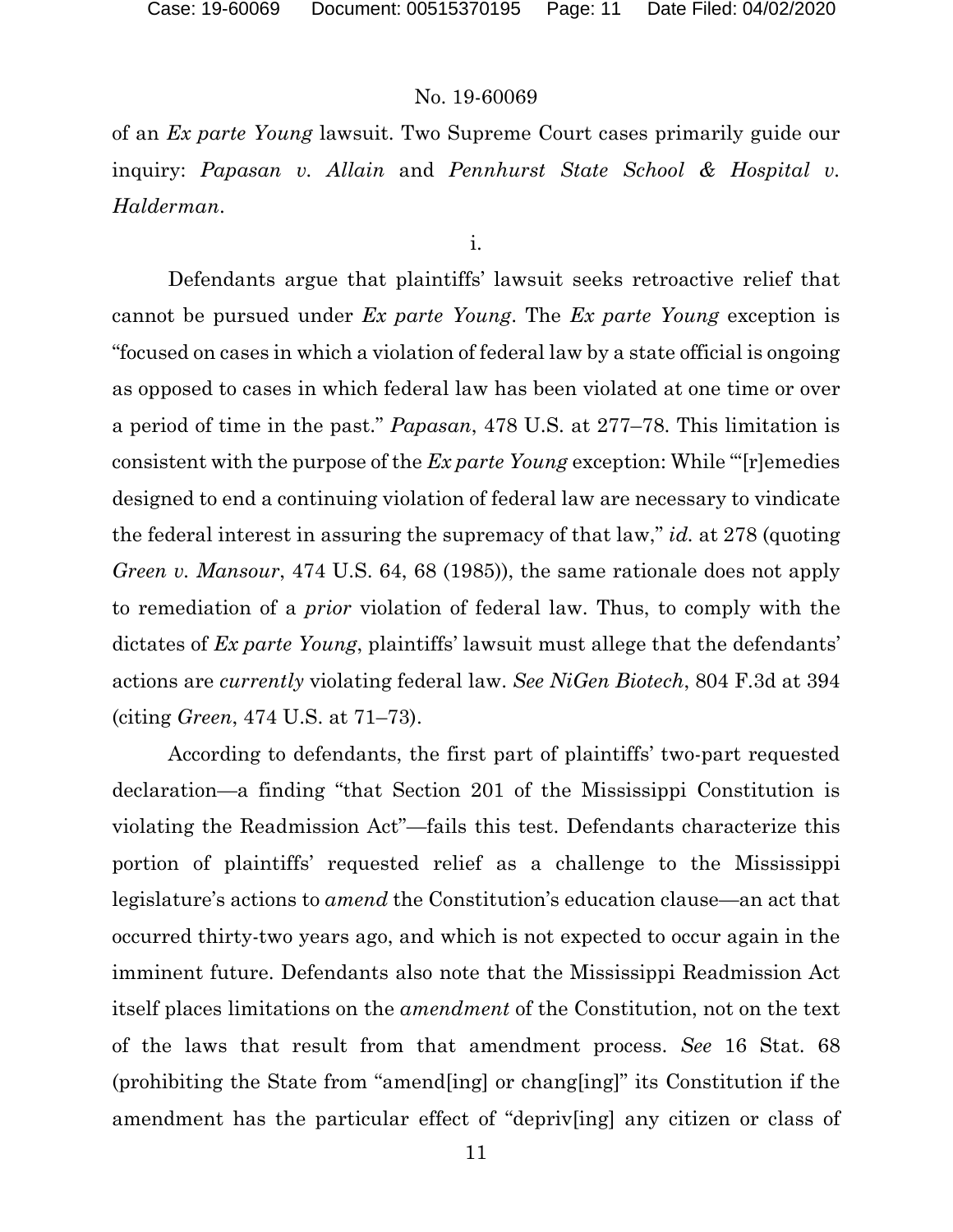citizens of the United States of the school rights and privileges secured by the constitution of said State"). They therefore argue that plaintiffs unlawfully seek retroactive relief—a declaration that the constitutional amendment violated federal law at the time that it occurred.

We disagree with this characterization of plaintiffs' requested relief. The Supreme Court's decision in *Papasan* is particularly instructive, compelling the conclusion that this portion of plaintiffs' requested relief is permissible under *Ex parte Young*. In *Papasan*, a group of Mississippi public-school children alleged that the State *had* breached its obligation to hold federallygranted land in a perpetual trust for the benefit of schoolchildren in the State's northern twenty-three counties—an area previously held by the Chickasaw Indian Nation. 478 U.S. at 272–73. Mississippi sold the land in 1856, investing the proceeds in railroads that were later destroyed. *Id.* at 272. The *Papasan* plaintiffs alleged that those decisions amounted to a breach of trust and an equal protection violation. *Id.* at 274.

The Court allowed plaintiffs to pursue their equal-protection claim but rejected the second claim for a breach of trust. *Id.* at 280–82. Though phrased as a claim for equitable relief, the breach-of-trust claim asked the State to provide monetary relief for the State's imprudent investment activities, a harm that occurred when the State sold the land over 100 years before the plaintiffs brought their claims. *Id.* at 280–81. Because the plaintiffs sought to remedy the breach itself, any relief linked to the past breach would have been retrospective, not prospective. *Id.* In contrast, the Court held that the equalprotection claim was prospective and thus permitted that claim to go forward. *Id.* at 281–82. Plaintiffs alleged that the State's past actions had present and persistent consequences, denying them "their rights to an interest in a minimally adequate level of education, or reasonable opportunity therefor." *Id.* at 282. The Court held that "[t]his alleged ongoing constitutional violation—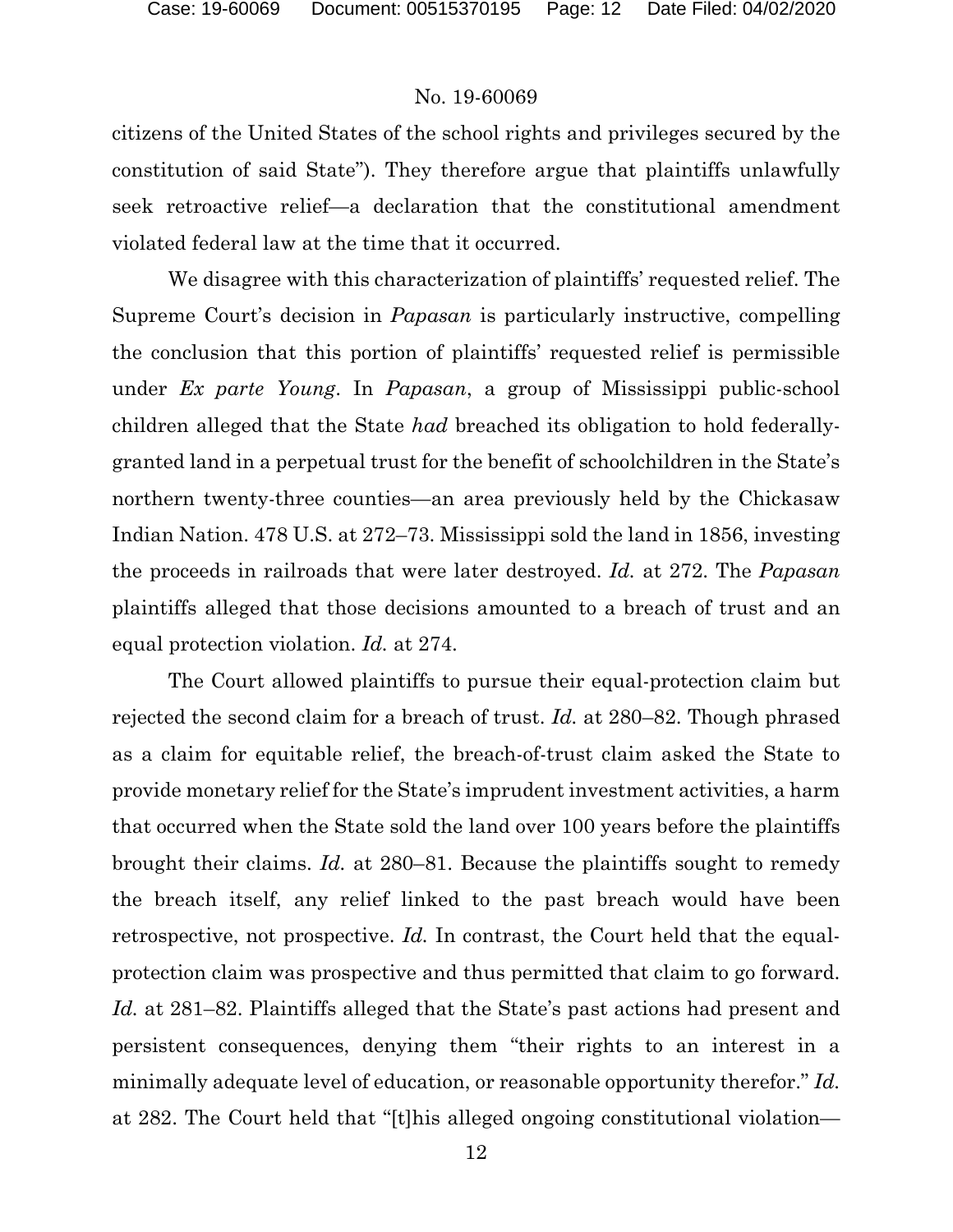the unequal distribution by the State of the benefits of the State's school lands—is precisely the type of continuing violation for which a remedy may permissibly be fashioned under *Young*." *Id.* Though "the current disparity result[ed] directly from . . . actions in the past," the "essence" of the claim alleged a current and persisting disparity in the State's distribution of funds. *Id.*

Like the equal-protection claim in *Papasan*, plaintiffs' claim that Section 201 currently violates the Mississippi Readmission Act seeks relief for an ongoing violation. Plaintiffs argue that Mississippi schoolchildren *today* are deprived of their school rights, and they allege that the current version of Section 201—presently enforced and maintained by the defendants—is the cause of that harm. *Papasan* instructs that the historical origins of the continuing violation are not determinative of the viability of an *Ex parte Young* suit. As long as the claim seeks prospective relief for ongoing harm, the fact that a current violation can be traced to a past action does not bar relief under *Ex parte Young*. *Id.* at 282. Plaintiffs must allege that "the defendant *is violating* federal law, not simply that the defendant has done so" at some point in the past, *NiGen Biotech*, 804 F.3d at 394. Once they meet that requirement, however, the complaint's straightforward, present-tense allegations "are sufficient to demonstrate the ongoing nature of the alleged un[lawful] conduct." *Id.* at 395.

Plaintiffs' allegations are sufficiently forward-looking, and thus permissible under *Papasan*. They seek relief for what they allege to be defendants' ongoing violation of federal law—the enforcement of a state constitutional provision that conflicts with the federal Readmission Act. This is the type of relief permitted under *Ex parte Young*, which "rests on the need to promote the vindication of federal rights." *Cox v. City of Dallas*, 256 F.3d 281, 307 (5th Cir. 2001); *Verizon*, 535 U.S. at 645. Contrary to defendants'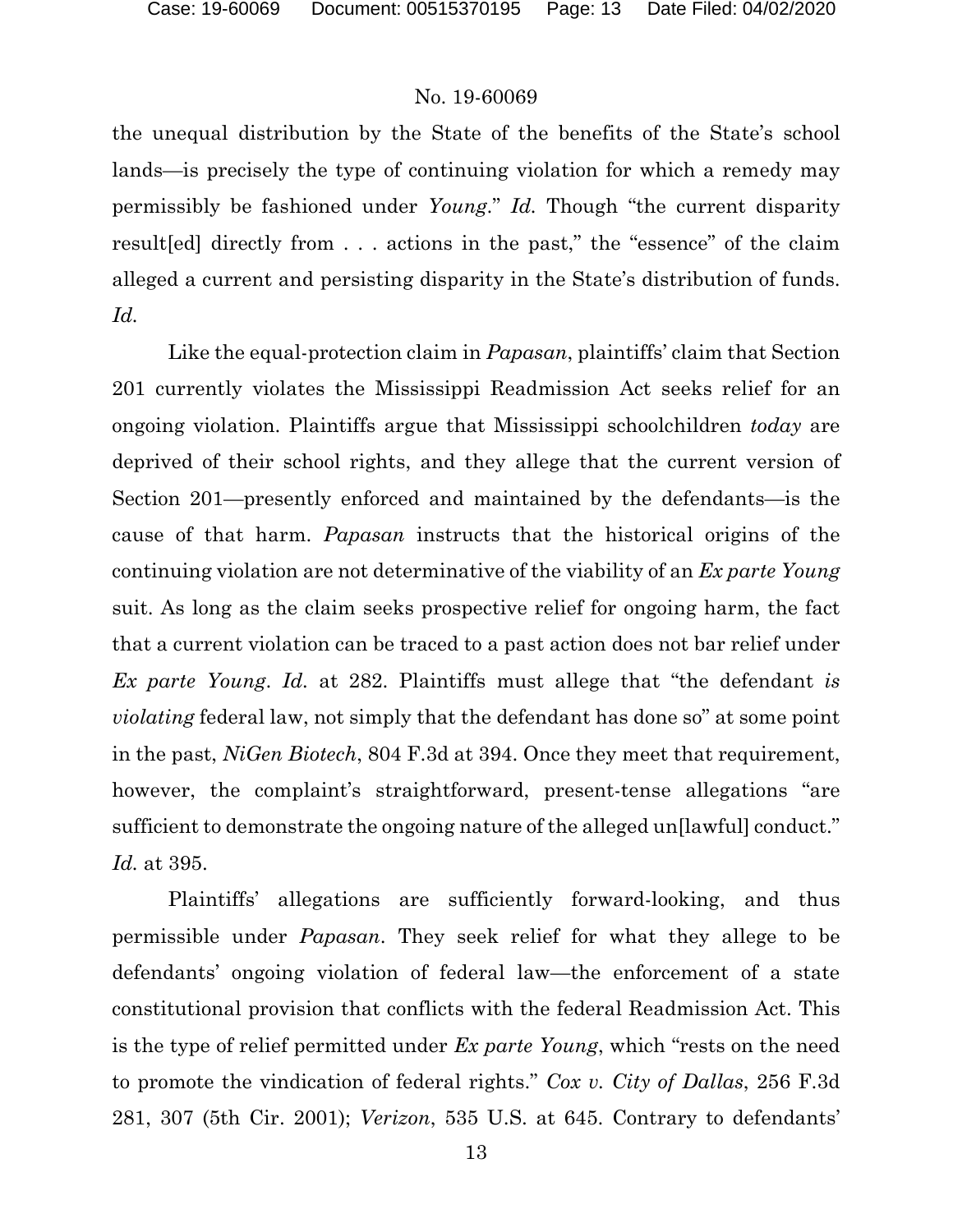characterization, plaintiffs do not challenge the act of amending the Mississippi Constitution; instead, they challenge the ongoing harm they allegedly suffer as a result of its current text. An invalid law produces consequences long after the date of its enactment—that is the very essence of a legal dictate. "In discerning on which side of the line a particular case falls, we look to the substance rather than to the form of the relief sought, and will be guided by the policies underlying the decision in *Ex parte Young*." *In re Tejas Testing Tech. One*, 149 F.3d 1177, at \*4 (5th Cir. 1998) (unpublished) (quoting *Papasan*, 478 U.S. at 279) (holding that several of plaintiffs' causes of action sought, "at least on their face, prospective declaratory or injunctive relief for a continuing violation of federal law," and were therefore permissible under *Ex parte Young*). Thus, because plaintiffs claim to be presently harmed by these consequences, they may pursue prospective relief under *Ex parte Young*.

Defendants also argue that plaintiffs' request for a declaration that Section 201 conflicts with the Readmission Act impermissibly interferes with "special sovereignty interests." We do not find this argument persuasive. Though the Supreme Court held in *Coeur d'Alene* that "special sovereignty interests" may invalidate an otherwise appropriate *Ex parte Young* suit, that case involved a lawsuit that was the "functional equivalent of a quiet title action"—a specific infringement on state land rights. 521 U.S. at 281. We have never before applied the holding of *Coueur d'Alene* in a context outside of the unique land rights challenge in that case. *See, e.g.*, *Severance v. Patterson*, 566 F.3d 490, 495 (5th Cir. 2009) (declining to extend the *Coeur d'Alene* limitation to a case that did not involve a quiet title action and would thus not impede on the state's right to its own lands); *Lipscomb*, 269 F.3d at 502 (holding that a lawsuit that did not seek to quiet title was not barred by *Coeur d'Alene* since it would not result in relief that "strip[ped] the State of any of its jurisdiction or authority to regulate the land"). To the contrary, "this circuit has rejected the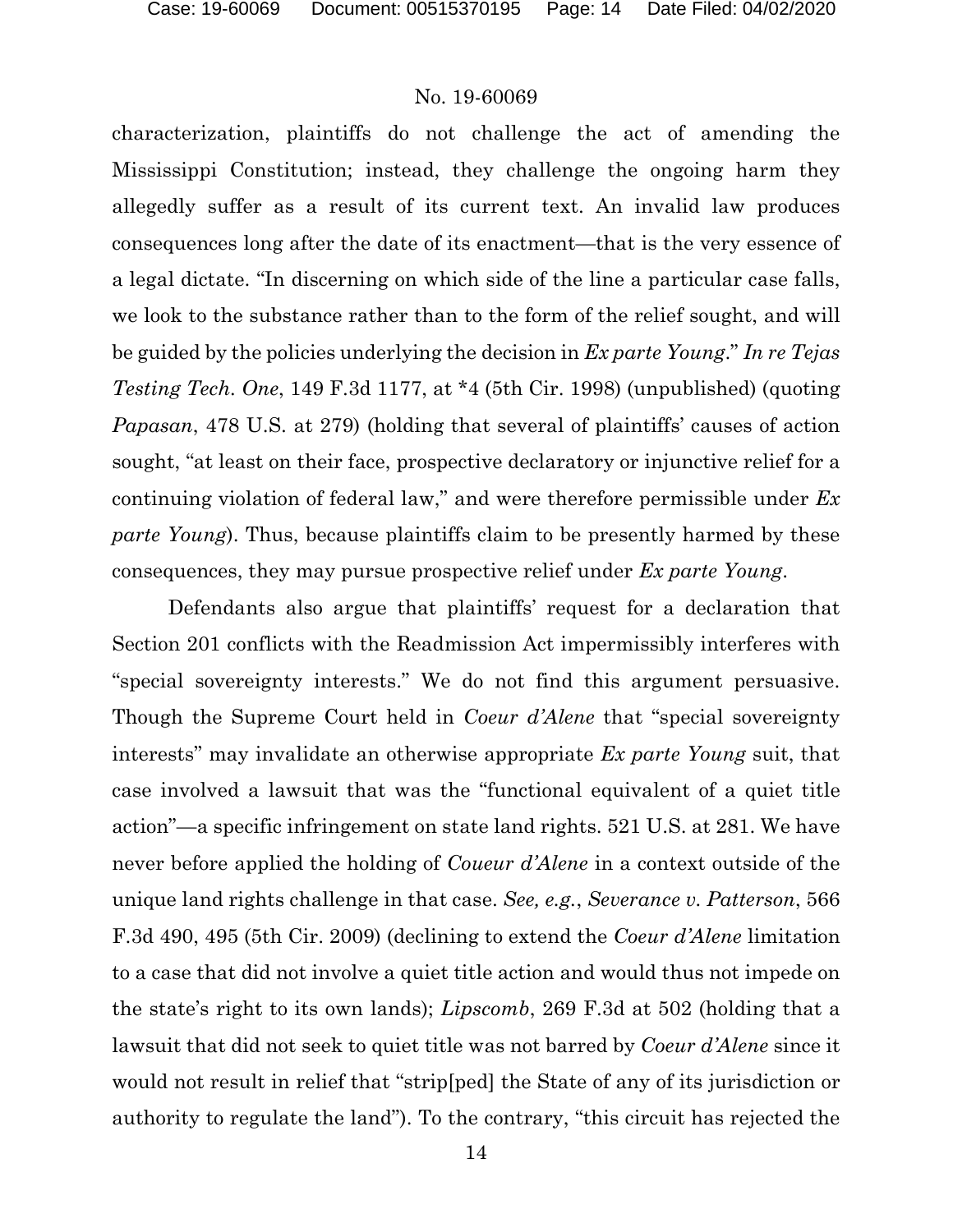idea that *Coeur d'Alene* affects the traditional application of *Ex parte Young*." *AT&T Comm'ns*, 238 F.3d at 648; *Air Evac EMS*, 851 F.3d at 517; *see also* 17 Charles Alan Wright & Arthur R. Miller, FEDERAL PRACTICE AND PROCEDURE § 4232 (3d ed. 2019) ("Lower courts have been reluctant to use the special state sovereignty interest rationale to limit Ex Parte Young relief."). Moreover, plaintiffs' requested relief would not interfere with the State's general ability to manage and operate its own schools. It would simply lead to a declaration that one constitutional provision defining the terms of that management structure violates federal law.

For these reasons, we conclude that the first part of plaintiffs' two-part requested relief—a declaration that Section 201 of the Mississippi Constitution conflicts with the Readmission Act—may be pursued under *Ex parte Young*, and we reverse the district court's Eleventh Amendment-only dismissal as to this part.

ii.

We reach the opposite conclusion with respect to the second part of plaintiffs' requested declaratory judgment: a finding that "the requirements of Article VIII, Section 1 of the Constitution of 1868 remain legally binding on the Defendants, their employees, their agents, and their successors." Because this request impermissibly asks a federal court to "instruct[] state officials on how to conform their conduct to state law," it is barred by the Supreme Court's decision in *Pennhurst*, 465 U.S. at 106.

In *Pennhurst*, the Court explained that the rule announced in *Ex parte Young* cannot be used to redress a state official's violation of state law. *Id.* The plaintiffs in *Pennhurst* sought to invoke the federal court's supplemental jurisdiction to bring a claim under a Pennsylvania state law. *Id.* at 92. The Court found that this practice did not comply with the purpose or requirements of an *Ex parte Young* suit. "A federal court's grant of relief against state officials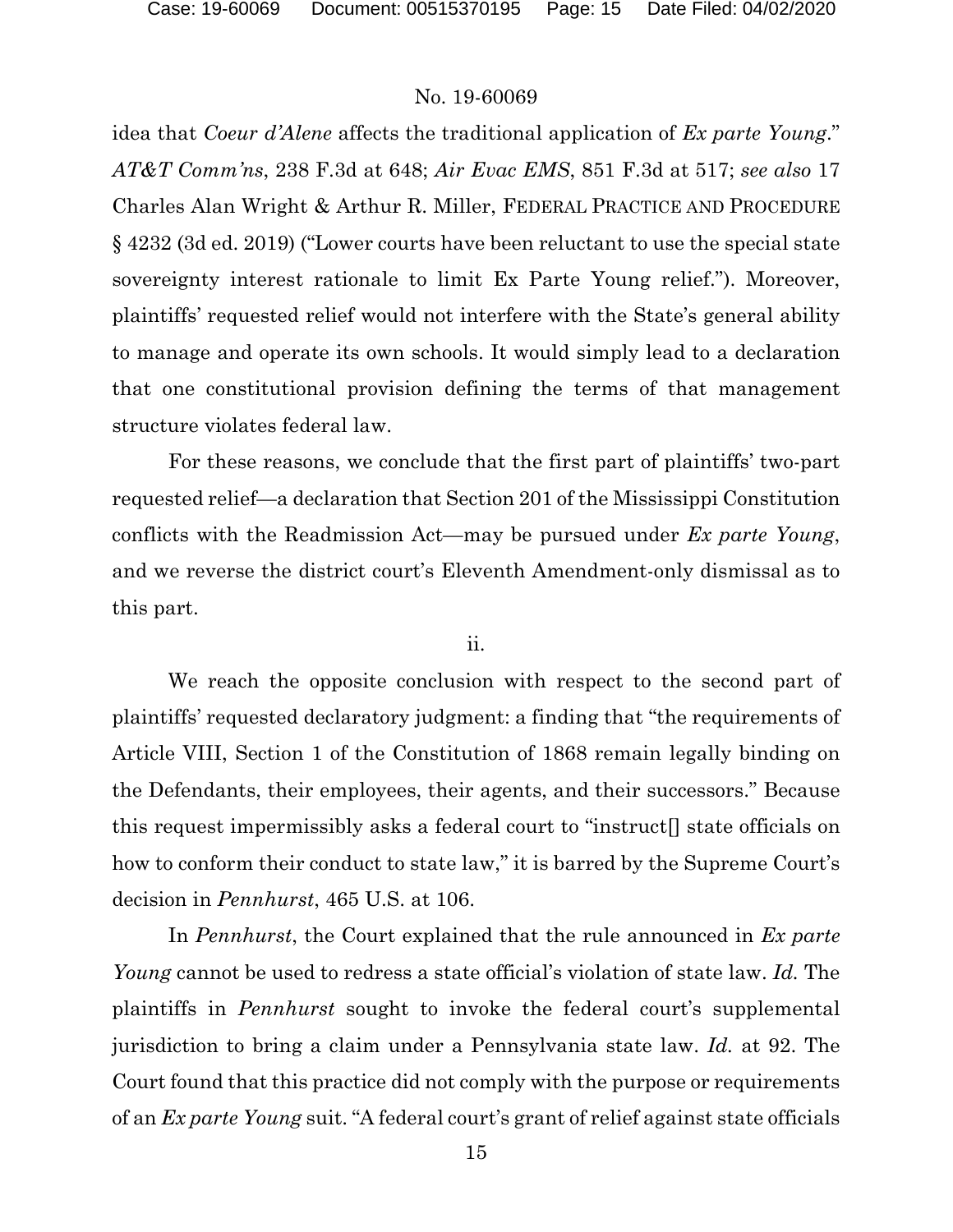on the basis of state law, whether prospective or retroactive, does not vindicate the supreme authority of federal law." *Id.* at 106. "Such a result [would] conflict[] directly with the principles of federalism that underlie the Eleventh Amendment." *Id.*

Plaintiffs' first requested declaration—a judicial finding that Section 201 violates the Mississippi Readmission Act—will necessarily require the court to determine the meaning of "school rights and privileges," a term that will require analysis of the 1868 Constitution. This judicial exercise, however, does not run afoul of *Pennhurst* because it does not ask the court to compel compliance with "state law *qua* state law." *Ibarra v. Tex. Emp't Comm'n*, 823 F.2d 873, 877 (5th Cir. 1987). Instead, it asks the court to interpret the meaning of a *federal* law—the Mississippi Readmission Act—by reference to a related state law. *See World of Faith World Outreach Ctr. Church, Inc. v. Morales*, 986 F.2d 962, 965 (5th Cir. 1993) ("Under existing law, federal courts must necessarily construe local law and administrative regulations to ascertain if there is a[n] interest protected by [a federal statute]." (quoting *Patchette v. Nix*, 952 F.2d 158, 162 (8th Cir. 1991))); *Everett v. Schramm*, 772 F.2d 1114, 1119 (3d Cir. 1985) ("[A]scertaining state law is a far cry from compelling state officials to comply with it.").

In contrast, the second part of plaintiffs' claim asks the court to do something more than merely "determine . . . what the [state] statute means." *World of Faith*, 986 F.2d at 966. It asks the court to identify *which* state law is binding upon state officials, making a judicial declaration that a state law enacted over 150 years ago remains valid and enforceable, despite many years of amendments and alterations. Because the *Ex parte Young* exception "is not a way to enforce state law through the back door," *Wozniak v. Adesida*, 932 F.3d 1008, 1011 (7th Cir. 2019), *Pennhurst* requires us to hold that this is an invalid basis for an *Ex parte Young* suit.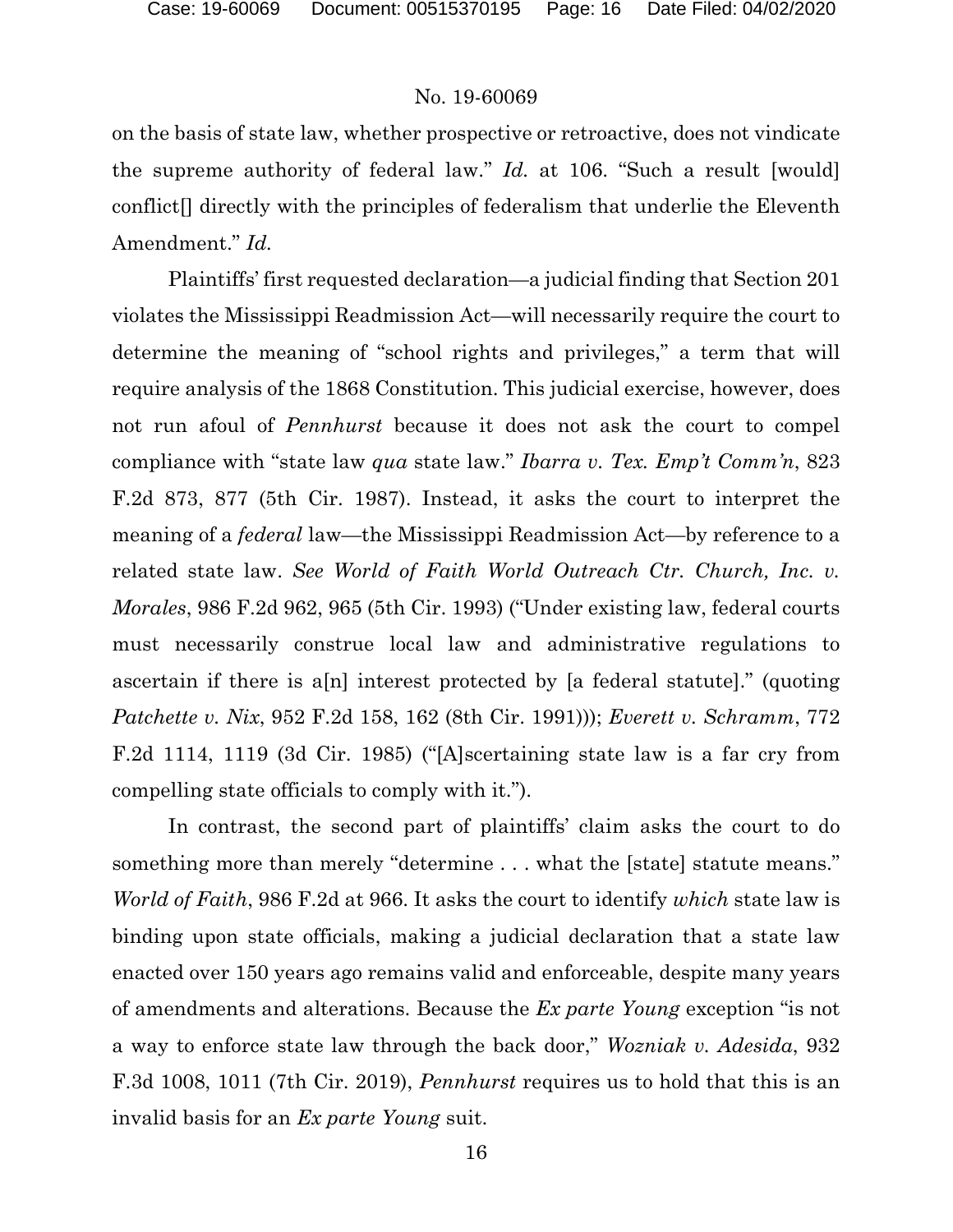Plaintiffs argue that the second part of their requested declaration is permissible under *Pennhurst* because it merely asks the court to enforce a state law that is incorporated within the federal Readmission Act. They cite cases in which a federal law *explicitly* incorporated a particular provision of a state law or otherwise transformed an individual state requirement into a binding federal mandate. *See Kapps v. Wing*, 404 F.3d 105, 120 n.21 (2d Cir. 2005) (compelling defendants to comply with state law because "compliance with state law [was] required as a matter of *federal* law"); *Ibarra*, 823 F.2d at 877 (finding no *Pennhurst* violation where a Texas statute "expressly incorporates" certain standards from a federal statute, "and indeed, provides that any change in the [federal] standard is automatically incorporated into Texas law"); *Everett*, 772 F.2d at 1119 (allowing a federal claim to proceed under *Pennhurst*  where the federal law required states to abide by standards of need provided in state law). Likewise, plaintiffs cite cases where state laws required compliance with a federal rule, transforming the state laws into federal mandates that could be enforced without "run[ning] afoul of *Pennhurst*'s admonition regarding state law claims." *Cox*, 256 F.3d at 308.

Plaintiffs' claim does not fit either of these situations. Plaintiffs sue defendants under the Mississippi Readmission Act, which does not explicitly incorporate any of the language, requirements, or provisions of the 1868 Constitution. Nor does the Readmission Act require Mississippi to abide indefinitely by the 1868 Constitution's education clause. Indeed, it explicitly permits the State to amend its Constitution, placing only a general limitation upon the State to retain the "school rights and privileges" that were protected under the 1868 Constitution. The Readmission Act does not use the phrase "uniformity" or any of the specific language contained in the 1868 education clause. By asking a federal court to declare that *all* of these state requirements remain binding and valid upon state officials, plaintiffs seek to import a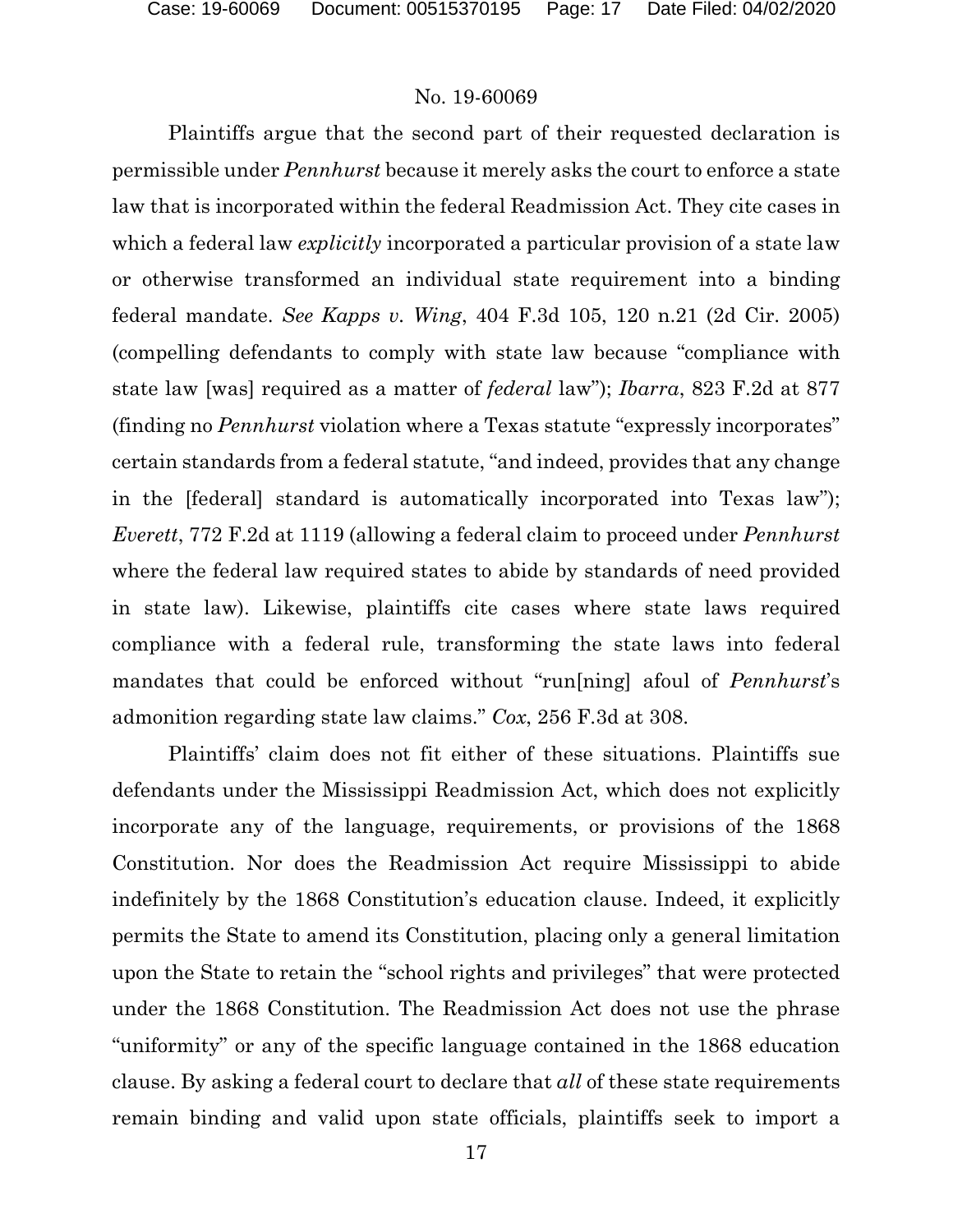specific "uniformity" requirement into the more general federal act. Yet while the Readmission Act imposes an obligation for the State to continue to provide the same educational rights that were protected in 1868, it does not demonstrate that Congress intended to force Mississippi to retain fixed, 200 year-old language in its education clause.

Other circuits have similarly held that the federal government's approval of a state law does not automatically transform that law into a federal mandate. In *Pennsylvania Federation of Sportsmen's Clubs, Inc. v. Hess*, 297 F.3d 310 (3d Cir. 2002), and *Bragg v. West Virginia Coal Ass'n*, 248 F.3d 275 (4th Cir. 2001), the plaintiffs sued to enforce federally-approved state mining plans, arguing that the Surface Mining Control and Reclamation Act ("SMCRA") made those state plans enforceable by federal courts. The Third and Fourth Circuits both held that these claims were barred by *Pennhurst*. *Hess*, 297 F.3d at 323–30; *Bragg*, 248 F.3d at 296. Though the state plans had been approved by the federal government, this approval did not mean that the state plans had somehow been "incorporated or 'codified' into federal law." *Hess*, 297 F.3d at 326; *Bragg*, 248 F.3d at 297. As a result, the *Bragg* and *Hess* courts held that a federal court could not order state officials to abide by their own plans. *Id.*[6](#page-17-0)

Plaintiffs' second request for relief is analogous to the impermissible claims in *Bragg* and *Hess*. Plaintiffs ask the court to make a declaration about *state* law, arguing that the Mississippi Constitution became enforceable against the State in federal court when it was approved by Congress in the Readmission Act.[7](#page-17-1) Yet while a federal court can interpret the meaning of

<span id="page-17-0"></span><sup>6</sup> The court in *Hess* allowed two of plaintiffs' claims to move forward because those claims alleged violations of specific federal, not state, regulations, which "ha[d] no counterpart in state law." *Hess*, 297 F.3d at 331.

<span id="page-17-1"></span><sup>7</sup> The requested relief is not identical to *Hess* and *Bragg* in all respects. Plaintiffs ask the court to identify binding state law, but they do not seek a declaration that state officials